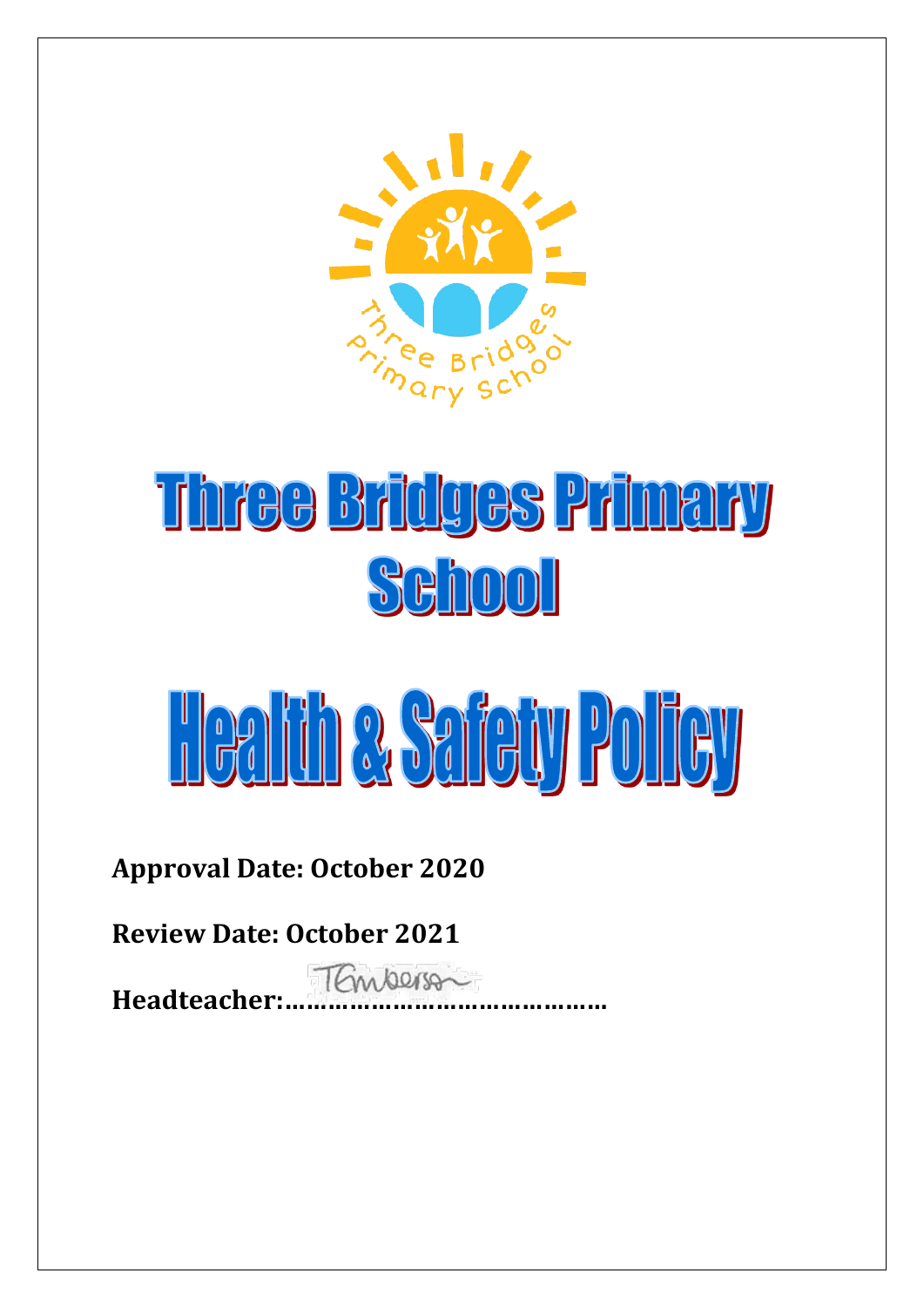**Health and Safety Policy issued by the governors of** *Three Bridges Primary School* **Effective from: October 2020**

**Signed by:** *John Connell, Chair of governors*

**Next review date: October 2020**

#### **Statement of Intent**

The governing body acknowledges West Sussex County Council's (WSCC) Corporate Health and Safety Policy, acting as Local Education Authority and employer, and provides the following additional statement of intent to cover all school buildings, activities and undertakings for which it is responsible.

Under the Health and Safety at Work Act 1974, the governing body accepts that it has the responsibility to take all reasonably practicable steps to secure the health and safety of staff, pupils and others visiting and using the school premises.

The governing body believes that the prevention of accidents, injury or loss is essential to the efficient operation of the school and is part of the good education of its pupils. It will be the governors' policy to encourage, where practicable, the co-operation of all users of the establishment by monitoring, review, discussion and consultation to promote and develop measures which ensure health and safety at work.

*Chair of Governors*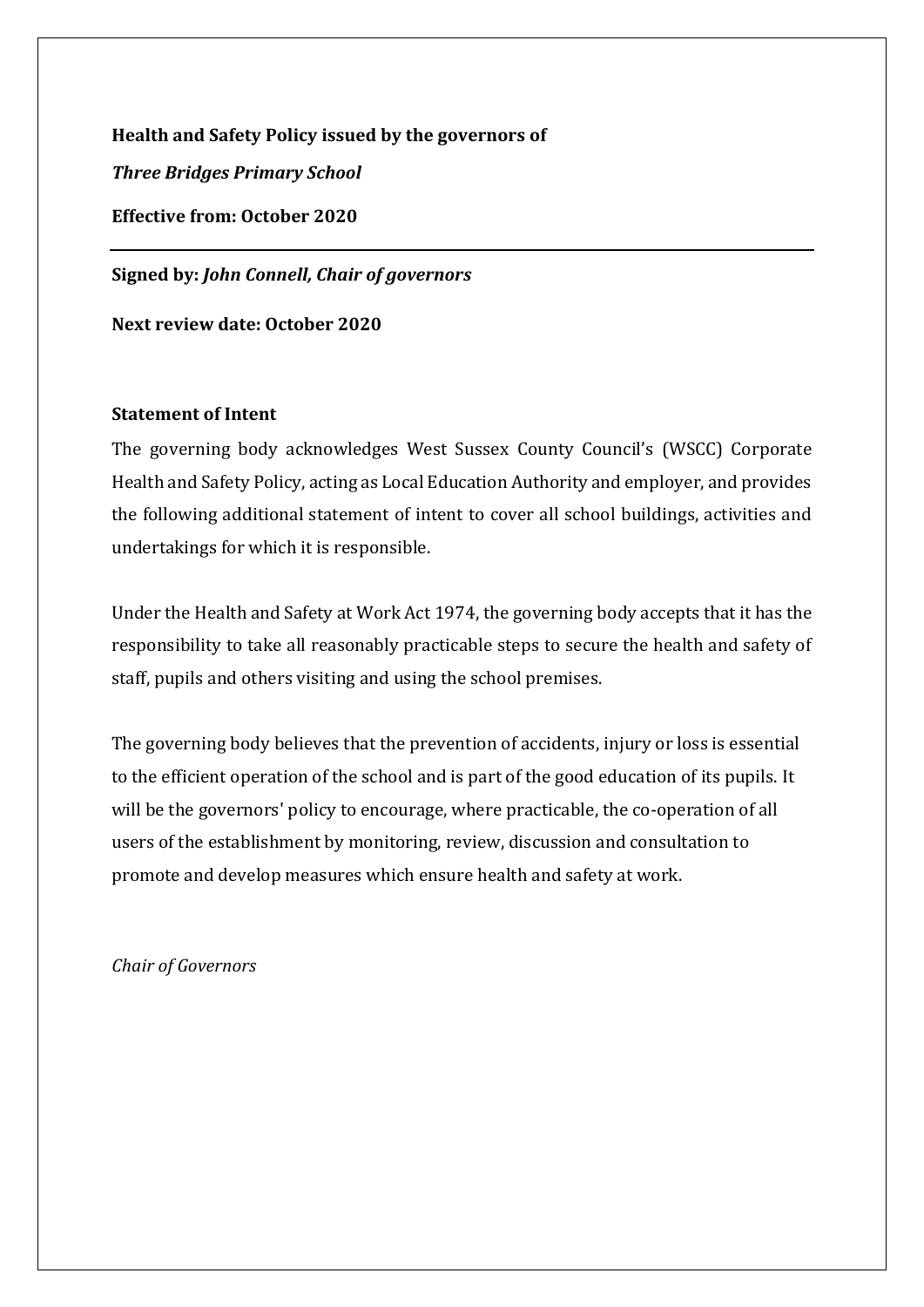#### **THE ORGANISATION FOR HEALTH AND SAFETY**

#### **Health and safety responsibilities**

The Governing Body has strategic responsibility for health and safety within all areas of the school's undertakings and is answerable to the LA for its actions, on behalf of whom it makes decisions. The governing body is responsible for ensuring that advice from competent health and safety advisers is available on health and safety matters in order to comply with regulatory controls.

The Headteacher has responsibility for the day-to-day operation of health and safety and welfare policies and practices, as delegated by the governing body, within all areas of the school's undertakings. The Headteacher is responsible for ensuring that advice from competent health and safety advisers is sought on health and safety matters in order to comply with regulatory controls.

Deputy Headteachers, Phase Leaders and Subject leaders are responsible for ensuring that safe working conditions are maintained for all pupils, employees, visitors, members of the public and, where applicable, contractors throughout their individual work areas, as delegated by the Headteacher or governing body and detailed in the organisation section of the policy. Department heads are responsible for ensuring that advice from competent curriculum and health & safety advisers is sought on health and safety matters in order to comply with regulatory controls.

Employees are responsible for their own health and safety, that of their colleagues and members of the public who may be affected by their work activities.

#### **ARRANGEMENTS FOR HEALTH AND SAFETY**

#### **Accident and Incident Reporting**

All accidents and incidents, to staff, visitors and contractors are reported to WSCC using the online accident reporting system. Minor incidents to pupils are recorded locally major injuries and direct visits to hospital are also reported to WSCC using the online system.

The Headteacher (or Deputy Headteachers in her absence) is responsible for reporting accidents.

The Headteacher will monitor accidents and incidents in order to identify trends and report to the governing body.

#### **Administering medicines**

The school's Managing Medicines Policy details the procedures followed by the school and is based on WSCC policy and procedures. The lead for the administration of medicines are the school's First Aid leaders. A copy of the policy is available from the school office.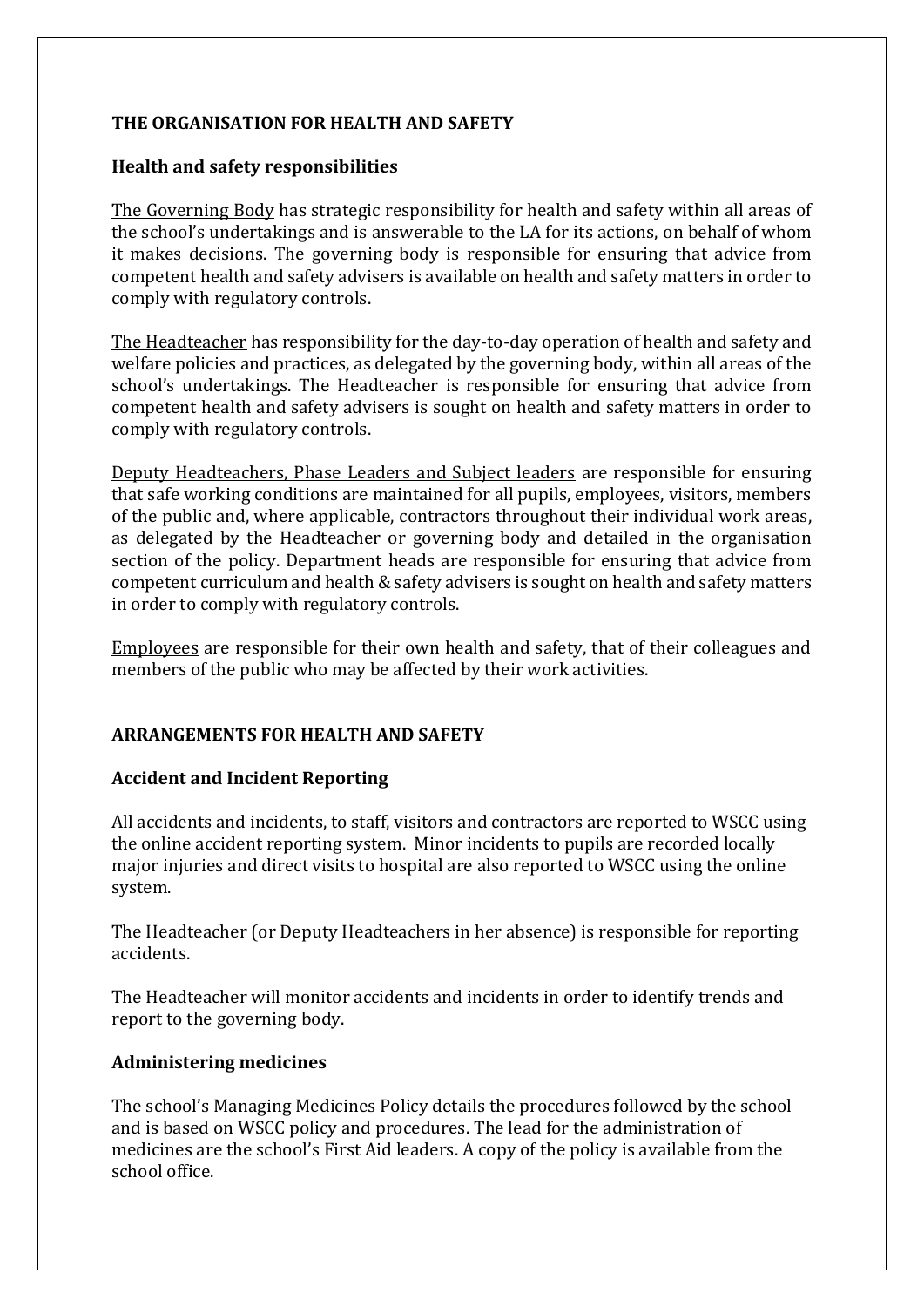#### **Asbestos**

The school holds an asbestos register and follows the WSCC Code of Practice regarding monitoring and record keeping. All contractors working on the building are made aware of the location of asbestos and sign the register. Staff are made aware of the location of asbestos and the procedures to follow if discovering disturbed asbestos. Premises Manager is responsible for asbestos management.

#### **Control of Substances Hazardous to Health (COSHH)**

All hazardous substances stored and used within the school are to be risk assessed and the precautions identified by the risk assessment shall be communicated to staff and implemented. These assessments will be held in the school's COSHH risk assessment file, along with the relevant data sheets and made available to all employees who are required to use these substances in their work.

Premises Manager is the designated person for ensuring that the COSHH risk assessment file is kept up to date and communicated to relevant staff.

#### **Contractors**

Maintenance and servicing contractors receive an induction to the school site (including asbestos), its facilities and emergency arrangements. Contractors undertaking large scale building work receive all of above and an induction pack which includes relevant school policies, procedures and risk assessments. The school adheres to WSCC selfmanaged process and uses only WSCC approved contractors. Contractors are continuously monitored whilst on site.

Premises Manager is responsible for the management of contractors.

#### **Curriculum Safety**

The governors recognise that some curriculum areas represent an increase in risk; these departments hold department specific health and safety arrangements, which are regularly reviewed and communicated to the relevant staff. Design Technology subject leader – responsible for Design and Technology English subject leader – responsible for Drama and Theatre Arts PE leader – responsible for Physical Education Science leader – responsible for Science

#### **Display Screen Equipment (DSE)**

Every DSE user will have a risk assessment completed to make sure they know how to adjust and set up the workstation correctly. It is the responsibility of School Business Manager to ensure assessments are completed by relevant staff. The risk assessment can be carried out by the workstation user through the e-Learning programme and assessment checklist. This is available on Health and Safety A-Z pages of the WSSfS.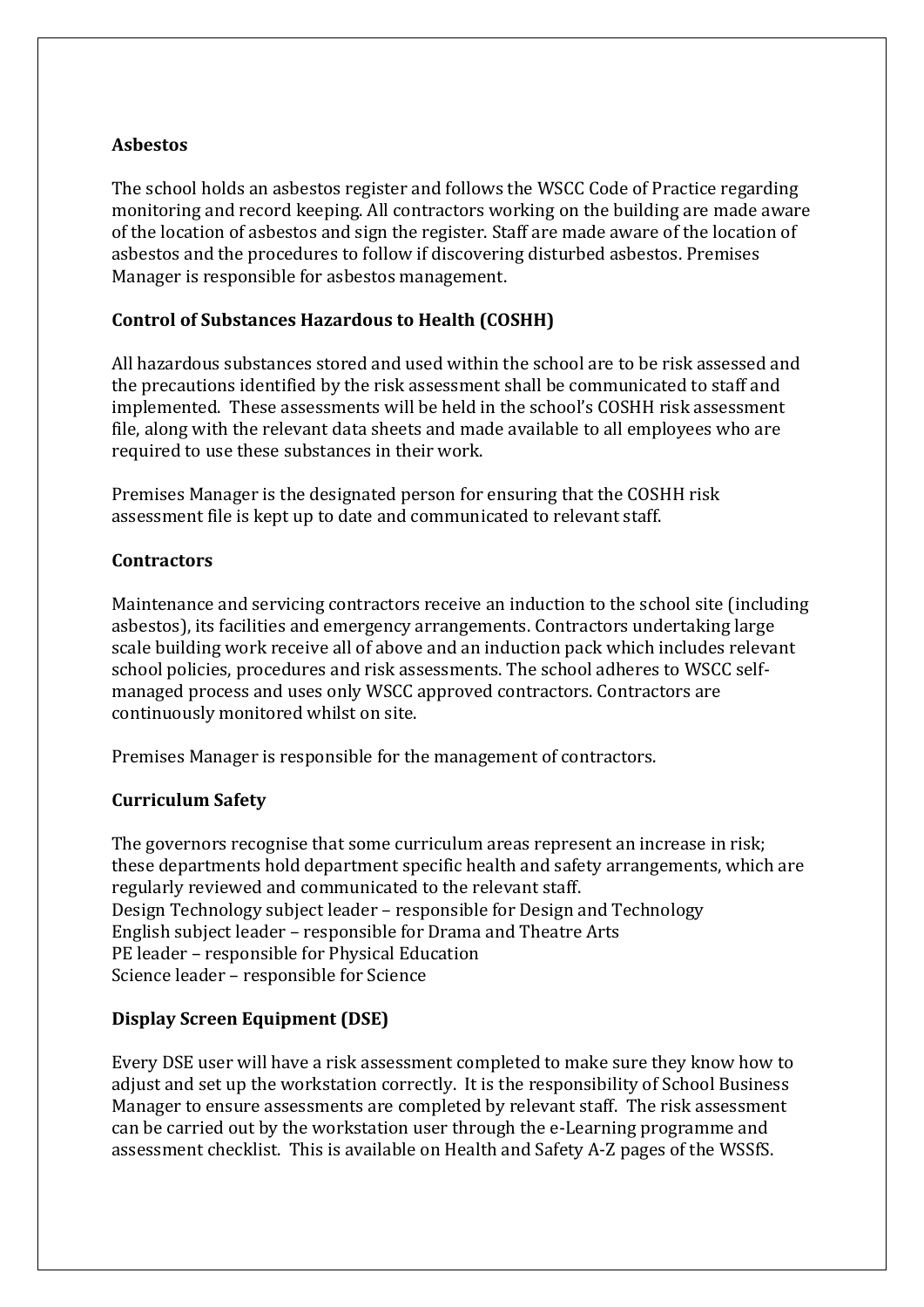DSE user risk assessments will be reviewed periodically by School Business Manager, at least annually, or if there have been any significant changes to the workstation. A review of the original assessment must be undertaken as soon as practicable by the line manager when an employee complains of musculoskeletal or other health issues that could be attributed to, or aggravated by, working with DSE.

#### **Electricity**

All portable electrical equipment within the school is to be tested annually and records of these tests will be held at the school.

Private portable electrical equipment must not be brought into the establishment and used without the appropriate checks.

A 5 yearly check of the fixed electrical installation is completed and records kept. Electrical safety is managed by Premises Manager.

#### **Emergency Provision/Business Continuity**

The Emergency Plan details procedures and arrangements to be used in the event of an emergency. This includes liaison with WSCC and the emergency services, provision for the continuation of school business and arrangements to contact interested parties i.e. parents and the press. All staff are trained in the procedures contained within the emergency plan and are able to take the appropriate action if required. The emergency plan is regularly monitored and reviewed by the Headteacher.

#### **Fire Safety**

The Premises Manager (in conjunction with the Headteacher), is the designated person for fire safety within the establishment. The designated person will ensure that:

- The school's fire risk assessment is kept up-to-date by annual review or in response to significant changes to premises or work arrangements.
- There is reasonable fire-fighting equipment in the school, it is maintained and maintenance records are kept.
- The fire safety equipment, e.g. fire alarm, emergency lighting, etc. is regularly checked, maintained and records are kept.
- There are no general fire hazards around the building, particularly near escape routes, escape routes are unobstructed and that there is access for fire fighters.
- Staff and pupils are practised in evacuating the premises by performing termly drills, monitoring their effectiveness and keeping records.
- Develop Personal Emergency Evacuation Plans (PEEP) for those staff and/or pupils who require additional assistance to evacuate the premises.

They will also ensure that the establishment has in place an up to date **Emergency Fire Plan**, which details the procedures to be followed in the event of a fire. The plan must be prepared to ensure that people within the establishment know the action to take if there is a fire, and to ensure the establishment can be safely evacuated.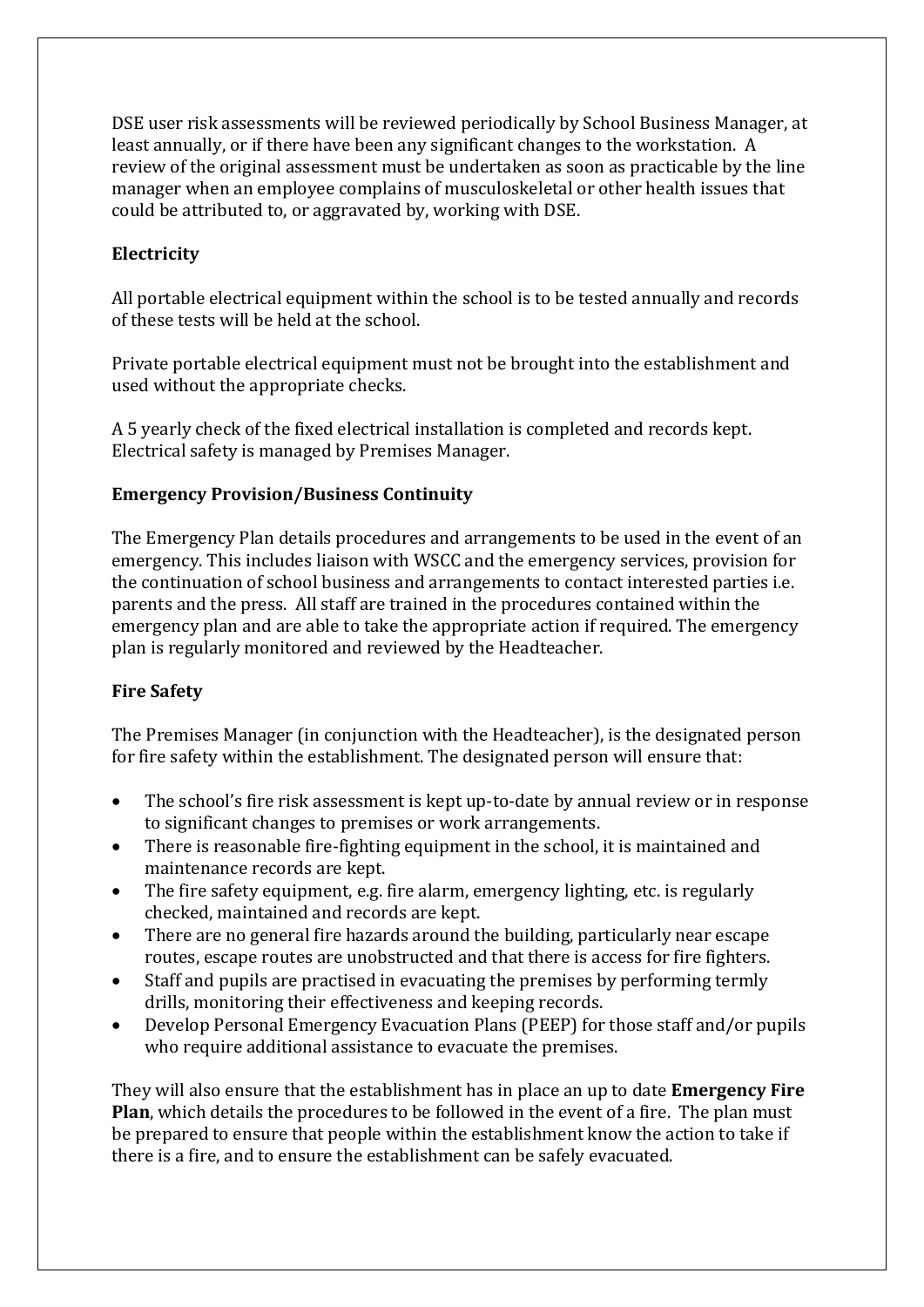Where necessary, the Emergency Fire Plan will include the following features:

- Action on discovering a fire and calling the fire service (these notices will also be displayed throughout the establishment)
- The location of the assembly point for roll call
- Liaison with emergency services
- Identification of key escape routes
- The type and location of fire-fighting equipment provided
- Specific responsibilities in the event of fire (adequate number of fire wardens to assist with the evacuation)
- Training (in house fire safety awareness training is carried out annually for all staff).
- Any need to co-operate or co-ordinate with other responsible persons that will be operating within the premises.

#### **First Aid**

At Three Bridges Primary School, there are two lead First Aiders, one on each site. All support staff and office staff are trained First Aiders. Details of the school's first aid trained staff is displayed in the first aid room/area. School Business Manager monitors first aid training to ensure certification remains in date.

A first aid risk assessment has been completed and provision is in place, following the findings of the risk assessment. Suitable and appropriate first aid cover is provided at all times during the working day and after hours to cover breakfast and after school clubs and all staff members are aware of the arrangements in place.

Lead First Aiders are the designated people for ensuring the first aid kits are kept fully stocked and items are within date, checks of first aid kits are recorded as completed.

#### **Food Safety**

The lead for Food Safety is Design Technology Leader. The Food Safety lead will ensure that there are arrangements for safely and hygienically receiving food from suppliers and preparing it for serving to pupils. The kitchen, servery and dining area are to be cleaned daily and after each use.

A risk assessment is in place for lunchtime meals (hot and cold). Midday Meals Supervisors must have cordoned off a spillage, cleared up immediately and the floor surface left clean and dry before being opened up to pupils again.

All incidents are to be reported to the Food Safety Lead.

#### **Glazing**

The school holds an up to date Glazing Survey and regularly monitors glazing as part of the premises inspection. Premises Manager is responsible for glazing management.

#### **Gas Safety**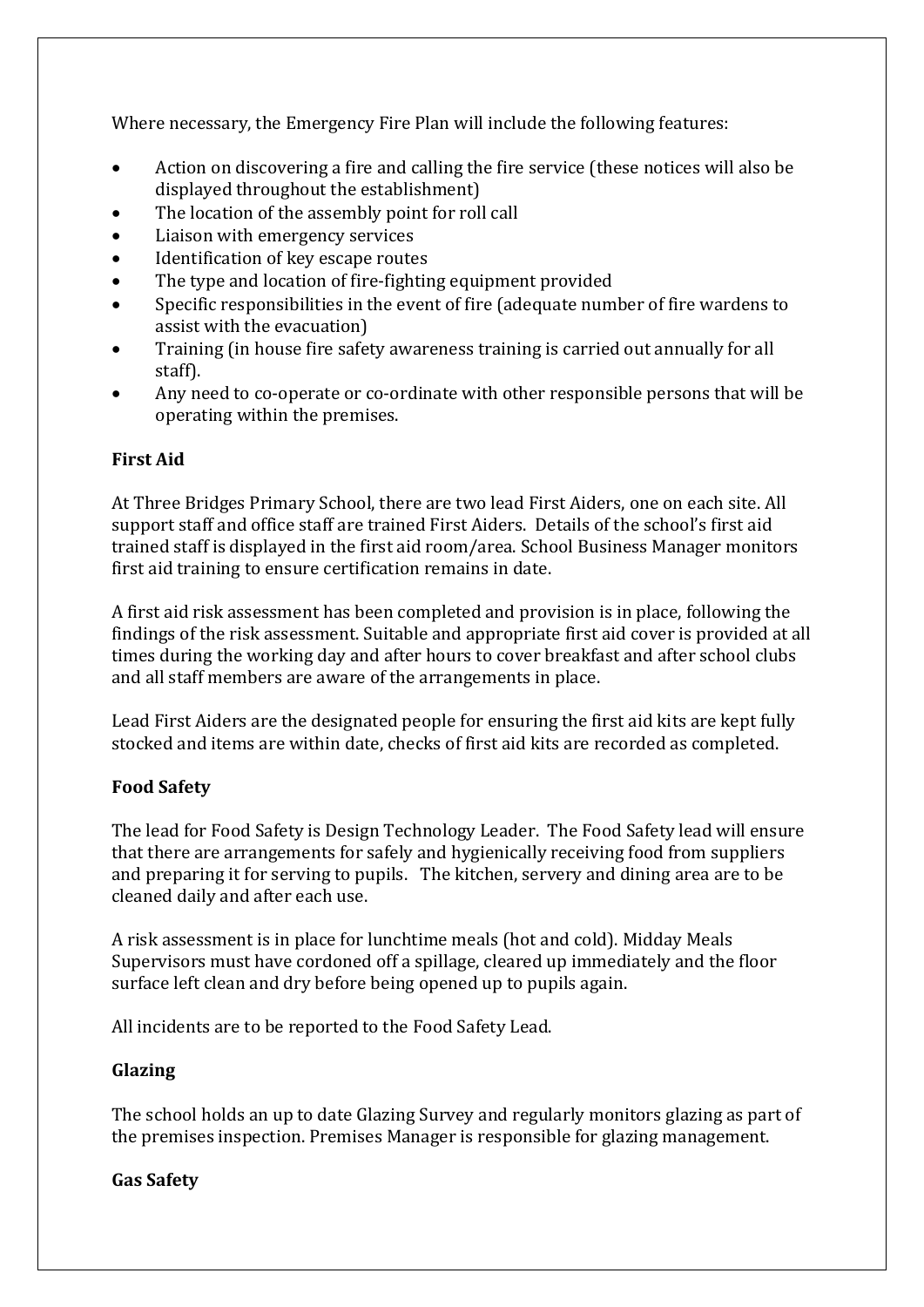The school ensures that the gas boilers and other gas appliances are serviced and maintained regularly. Premises Manager is responsible for gas safety.

#### **Induction**

All new employees are informed of the school's health and safety arrangements and procedures using the induction checklist available within the Health and Safety A-Z on the WSSfS. Staff will also complete the eLearning 'Schools Health and Safety Induction' and records will be kept. Deputy Headteachers are responsible for the induction of staff.

#### **Infection Control**

The school seeks to manage the spread of infection to prevent ill health from disease i.e. coronavirus, norovirus, hepatitis etc. The school follows the exclusion periods for all infectious diseases set by Public Health England and these are communicated to parents. Risk assessments are completed for infection control and specific diseases and communicated to staff. These risk assessments are supported by infection control procedures i.e. hand washing, increased hygiene and cleaning protocols and where identified by risk assessment personal protective equipment (PPE) is worn by staff. Where the school is aware of the risk of transmission of an infectious disease specific arrangements are in place for the administration of first aid to a potentially infectious pupil, visitor or member of staff. As required under the Reporting of Incidences Diseases Dangerous Occurrences Regulations (RIDDOR) infectious diseases that meet the RIDDOR criteria are reported via the online accident reporting system and onto the Health and Safety Executive (HSE) by the WSCC.

#### **Lone Working**

Lone working is discouraged, however where employees are required to work alone, the risks should be assessed and adequate controls put in place.

The Headteacher is responsible for risk assessing and producing lone working procedures.

#### **Play equipment**

External and internal play and physical education (P.E.) equipment is serviced by Universal Services (Sports Equipment) Limited. P.E. equipment is checked prior to every use by the teaching staff and any defects are reported immediately to the Headteacher. The Premises Manager regularly monitors external play equipment and defects are reported immediately to the Headteacher. Faulty equipment is immediately decommissioned.

#### **Premises Maintenance**

The internal and external premises will be inspected at regular intervals by the Premises Manager, the inspections are recorded and resulting issues reported to the Headteacher. The school is to be kept clean, tidy and free from hazardous obstacles.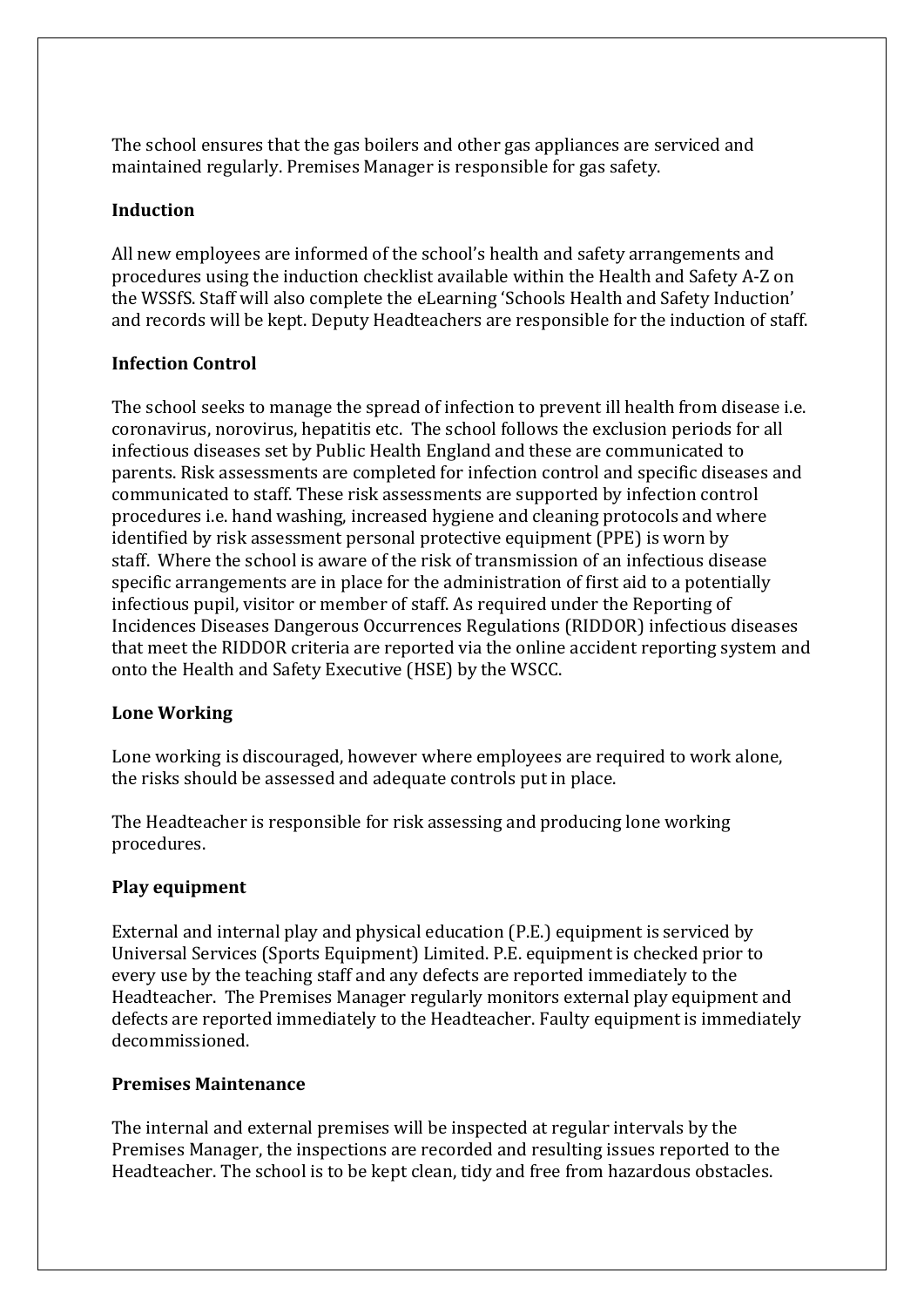Staff must report any defective equipment; furniture or premises issues to the Premises Manager using the defects log. The Premises Manager will sign and date completed actions in the log.

#### **Monitoring, audit and review**

The Governing Body shall receive termly reports on Health and Safety and will regularly inspect and monitor the premises. Regular review of procedure shall be undertaken in the light of operational practice, new laws and new policy/directives of the Local Authority. The operational practice and procedure shall be constantly monitored by the head/local safety officer. The Governing body shall prepare an annual action plan to address deficiencies in health and safety arising from the Headteacher's termly report.

#### **Moving and Handling of Customers and the Manual Handling of Inanimate Loads**

Manual handling is defined as the transporting or supporting of a load (including the lifting, putting down, pushing, pulling, carrying or moving thereof) by hand or bodily force. Consequently, the Manual Handling Operations Regulations apply to a wide range of operations; in this context it applies to both the moving of inanimate loads (manual handling) and the moving and handling of children where they are unable to do this unaided (moving and handling).

Where manual handling or moving and handling tasks are undertaken, The Governing body will designate suitably competent staff to undertake risk assessments of the activities, and ensure staff working in these areas receive the necessary training and instruction. The School Business Manager is responsible for developing and reviewing moving and manual handling risk assessment.

#### **New and Expectant Mothers**

Any staff member who becomes pregnant is to inform the Headteacher of this and an appropriate risk assessment is to be undertaken following the guidance contained within the Health and Safety A-Z on the WSSfS. The school recognises the changing nature of pregnancy and will regularly review risk assessments to ensure that working at the school will not pose any risk to their health and safety and that of their unborn child.

#### **Off-site activities**

All off site activities are risk assessed using the WSCC system. The school's systems are audited by WSCC Outdoor Education Advisor. The school has an Educational Visit Coordinator (EVC).

#### **Oil**

The school uses oil fired heating. The oil is stored in accordance with regulations and the oil tank is regularly inspected by the Premises Manager and is serviced and maintained by SSC.